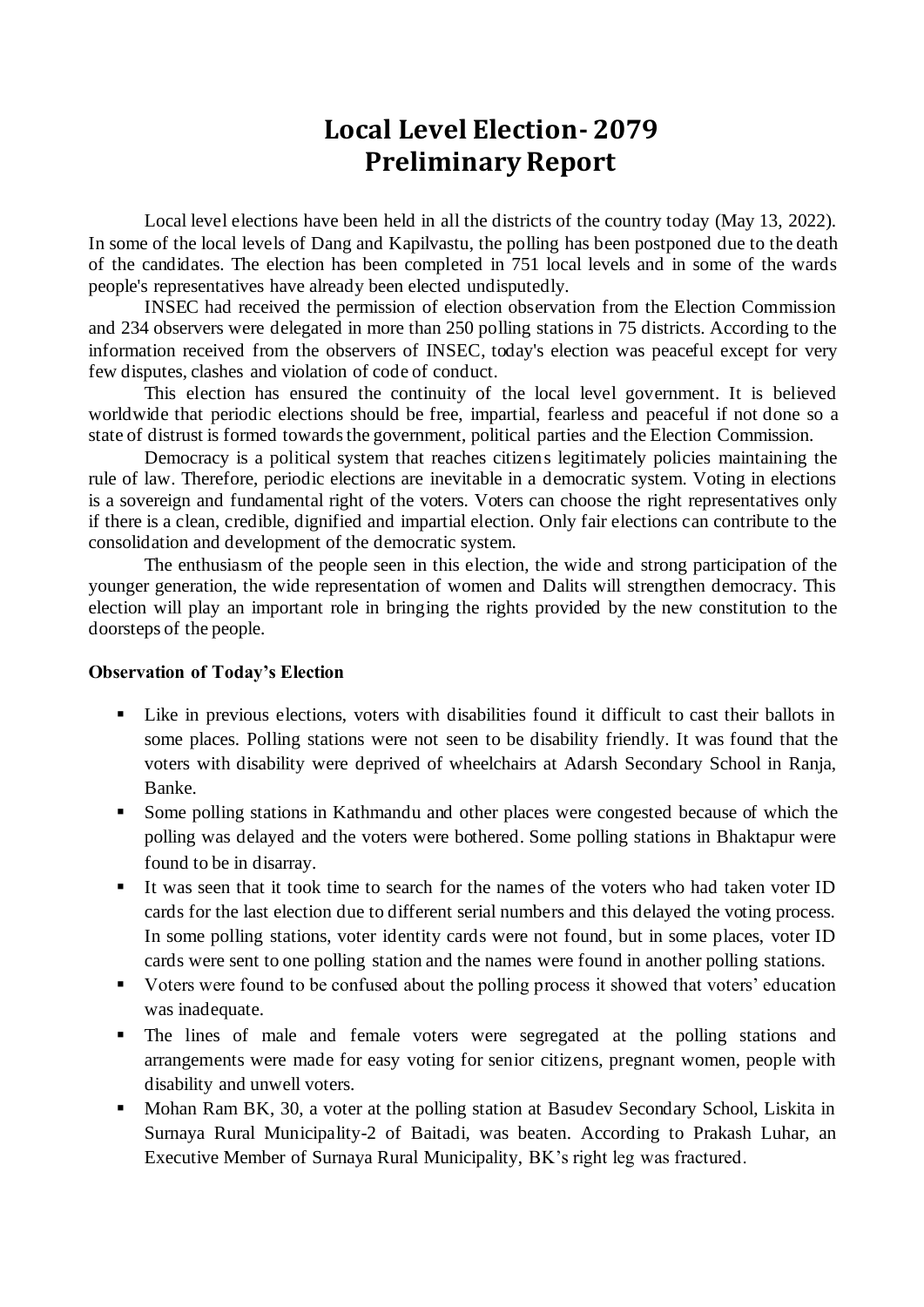- Kamal Singh Bista, 68, of Tundegair in Patan Municipality-6 of Baitadi District lost his life while going for polling.
- According to Dhanusha Representative Dipendra Prasad Singh, Phulmaya Dimdung, 37, a voter of Janata Rastriya Aadharbhut Primary School Polling Station (A) in Mithila Municipality-8, Jamuniwas, has been deprived of her right to vote. When she reached the polling station to cast her vote, Phulmaya complained that she was not allowed to cast vote as it was found had somebody else had already voted on her behalf.
- According to Mahottari representative Ajay Kumar Sah, bullet firing took place at a polling station in Balwa Municipality-5. Police fired one round during a dispute at the polling station.
- Polling was obstructed in Kattike Deurali Prabha Secondary School centre of Chaurideurali Rural Municipality-6, after the destruction of backup ballot box at around 10am.
- As per the information provided by Ganga Prasad Paudel, DSP of district police office, Dolakha, police launched one round of air fire following the dispute between the voters in ward office centre of Baiteshwor Rural Municipality-1.
- Due to the dispute in some of the polling centres at Ramechhap district, the polling was obstructed and the police had to air fire to control the situation. Police launched few rounds of air fire after the cadres of congress attacked the queued voters at Sikral polling centre of Manthali Municipality-12.
- The husband of Sushila Devi's, 34, snatched the ballot paper from her hand and cast the vote himself without listening to anyone at Bhediyahi elementary school of Sarlahi district, Malangwa Municipality-1 at 9:25.
- According to Nanda Singh, INSEC Humla representative, polling officer Krishna Prasad Acharya, helper Kala Rokaya and voter Lila Shahi have been injured in the clash between supporters of alliance party and independent candidates at Mahadev secondary school's centre. They were rescued by Nepal Army's helicopter and sent to Surkhet.
- Despite good security facilities in the polling centres, some of the centres lacked security in outer spheres.
- Polling was found to be confusing and crowded due to the stationing of polling booth on inappropriate places.
- Overall, the polling centres led by women were found to be well managed.
- No hurdles were created for the entry of observers in the polling centres. However, monitoring of the polling centres weren't easy.
- Behaviour of officials and police toward the observers was respectful.
- Cadres of Nepali congress tore all the ballot papers after finding out that one set of ballot paper was distributed for voting without the signature of polling officer at Bhagwati secondary school polling centre of Simta Rural Municipality-1, Surkhet.

## **Conclusion:**

While acknowledging that the government, political parties along election commission didn't leave any stone unturned in order to make the election impartial and fear free, several incidents of violation of code of conducts, blame games and attacks have been documented. The value of